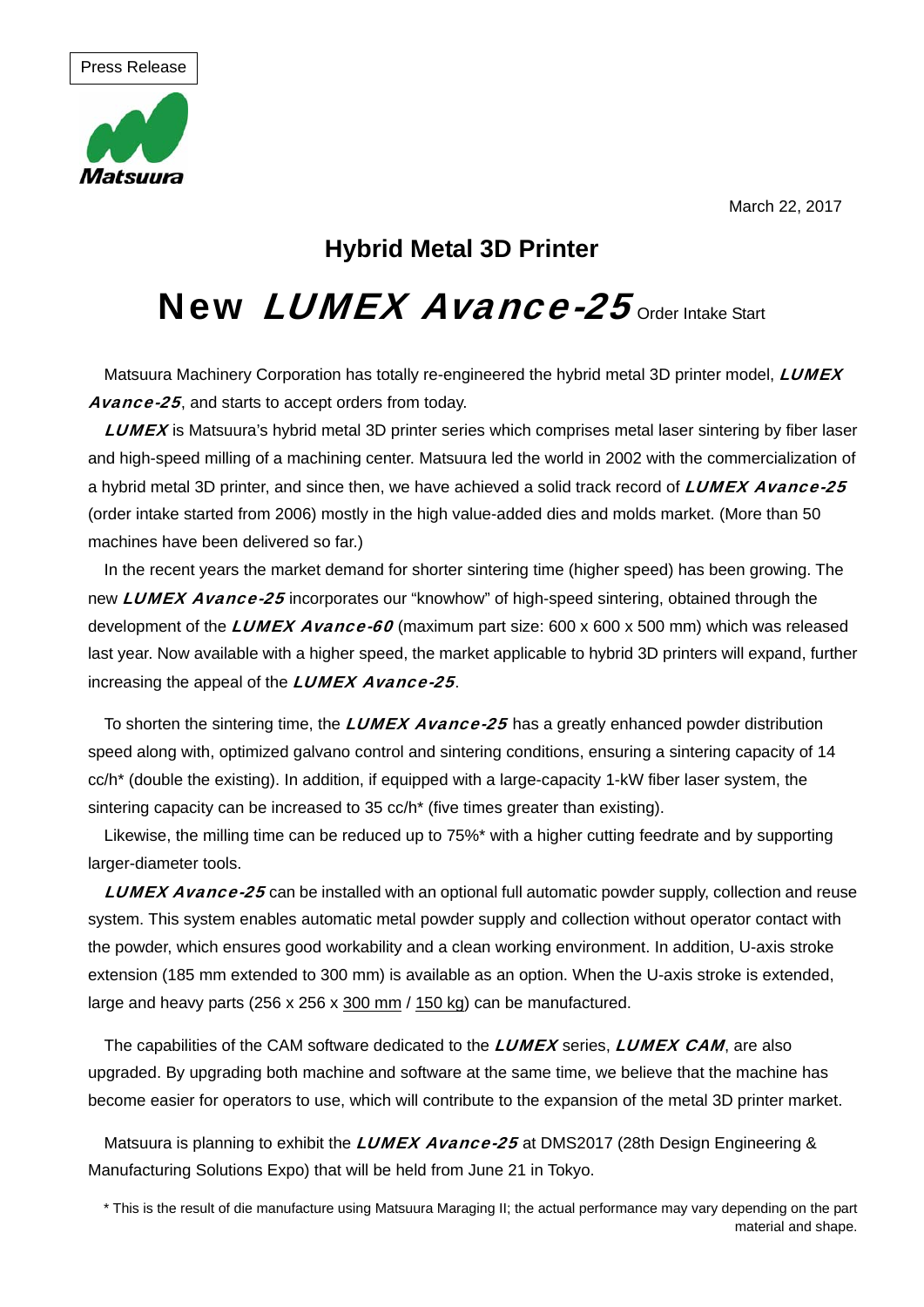## LUMEX Avance-25 Capabilities and Features

### Basic specifications

| Item                           |                   | New!<br><b>LUMEX Avance-25</b>                                  | <b>Existing</b><br><b>LUMEX Avance-25</b> |
|--------------------------------|-------------------|-----------------------------------------------------------------|-------------------------------------------|
| Max. part size                 |                   | 256 mm x 256 mm x 185 mm (STD)<br>256 mm x 256 mm x 300 mm (OP) | 250 mm x 250 mm x 185 mm                  |
| Allowable sintered part weight |                   | 90 kg (STD)/ 150 kg (OP)                                        | 90 kg                                     |
| Laser                          | Output            | 400 W (STD)<br>500 W (OP)/ 1 kW (OP)                            | 400 W                                     |
|                                | <b>Type</b>       | Yb fiber laser                                                  | Yb fiber laser                            |
| Sintering capacity             |                   | 14 cc/h (STD)<br>35 cc/h (OP) *1 kW selected                    | 7 cc/h                                    |
| <b>MAXIA</b><br>Spindle        | Rotation<br>speed | 45,000 min-1                                                    | 45,000 min-1                              |
|                                | Type of           | 1/10 taper #20                                                  | 1/10 taper #20                            |
|                                | spindle taper     | (Matsuura special)                                              | (Matsuura special)                        |
|                                | Power             | 2.6/4.5 kW                                                      | 2.6/4.5 kW                                |
|                                | Torque            | 1.31 N·m                                                        | 1.31 N·m                                  |
| Travel $(X/Y/Z axis)$          |                   | 260 mm/ 260 mm/ 100 mm                                          | 260 mm/ 260 mm/ 100 mm                    |
| Rapid traverse<br>rate         | XY axes           | 60,000 mm/min                                                   | 60,000 mm/min                             |
|                                | Z axis            | 30,000 mm/min                                                   | 30,000 mm/min                             |
| Cutting feed<br>rate           | XY axes           | $1 - 60,000$ mm/min                                             | $1 - 60,000$ mm/min                       |
|                                | Z axis            | $1 \sim 30,000$ mm/min                                          | $1 - 30,000$ mm/min                       |
| Tool storage capacity          |                   | 20 tools                                                        | 20 tools                                  |
| NC system                      |                   | <b>I-Tech Avance</b>                                            | I-Tech Avance                             |

#### Features

- 1. High speed
	- 1.1. Material supply unit (squeegee blade) speed improvement
	- 1.2. Optimized galvano control and sintering conditions
	- 1.3. Expansion of sintering capacity per unit time 14 cc/h\* (double the existing, 400W)
	- 1.4. Powder suction function

Higher cutting feedrate and use of large-diameter tools: Milling time 75%\* reduction

#### 2. New options

- 2.1. Large-capacity 1 kW fiber laser Sintering capacity per unit time: 35 cc/h\* (2.5 times greater than standard, 400W)
- 2.2. APR system (automatic powder recovery system) Easy and safe material handling without operator contact
- 2.3. U-axis stroke: 300 mm

Max. part size: 256 mm x 256 mm x 300 mm, allowable sintering weight: 150 kg

- 3. New guard design, new operation panel
- 4. **LUMEX CAM** update

\* The actual performance may vary depending on the part material and shape.